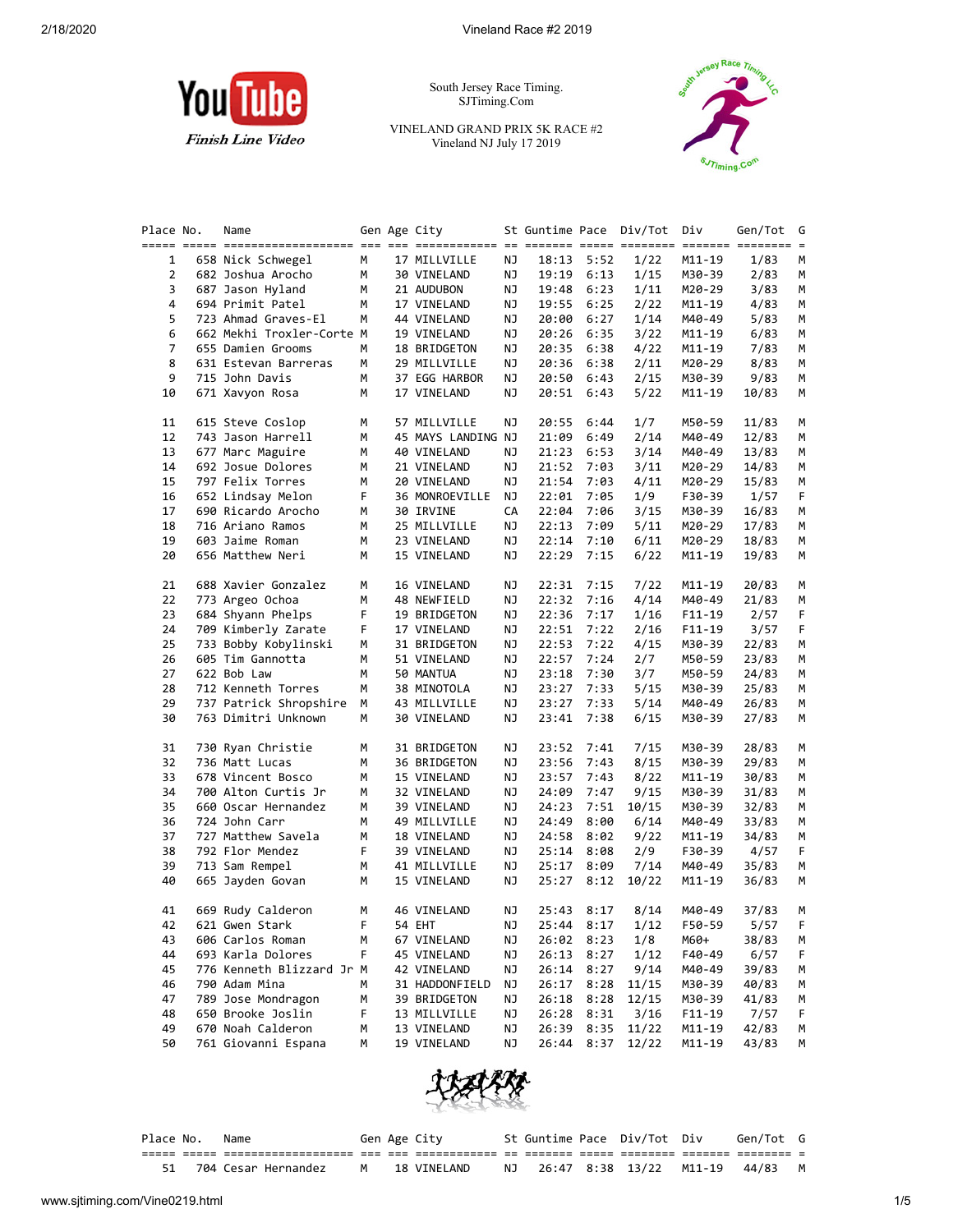## 2/18/2020 Vineland Race #2 2019

|     | 52 | 696 Joshua Hyland         | M  | 23 AUDUBON         | ΝJ        | 26:50 8:39     |             | 7/11  | M20-29             | 45/83 | M |
|-----|----|---------------------------|----|--------------------|-----------|----------------|-------------|-------|--------------------|-------|---|
|     | 53 | 626 Karen Thomas          | F  | 50 PITTSGROVE      | NJ        | 26:56          | 8:41        | 2/12  | F50-59             | 8/57  | F |
|     | 54 | 710 Dylan Zarate          | M  | 13 VINELAND        | NJ        | 27:05          | 8:44        | 14/22 | M11-19             | 46/83 | М |
|     | 55 | 729 Michael Corathers     | М  | 59 VINELAND        | ΝJ        | 27:37          | 8:54        | 4/7   | M50-59             | 47/83 | M |
|     | 56 | 795 Rabiba Chaudhary      | F  | 16 VINELAND        | ΝJ        | 27:41          | 8:55        | 4/16  | $F11 - 19$         | 9/57  | F |
|     | 57 | 698 Eduardo Dolores       | M  | 49 VINELAND        | ΝJ        | 27:49          | 8:58        | 10/14 | M40-49             | 48/83 | M |
|     | 58 | 672 Jacob Alvarez         | М  | 12 VINELAND        | ΝJ        |                | 27:55 9:00  | 15/22 | $M11 - 19$         | 49/83 | M |
|     | 59 | 616 Carleigh Gallardo     | F  | 24 PITTSGROVE      | <b>NJ</b> | 28:01          | 9:01        | 1/6   | $F20-29$           | 10/57 | F |
|     | 60 | 686 Norby Vondra          | М  | 63 PITTSGROVE      | ΝJ        | 28:07          | 9:03        | 2/8   | M60+               | 50/83 | М |
|     |    |                           |    |                    |           |                |             |       |                    |       |   |
|     | 61 | 637 Felix Maldonado       | M  | 33 SALEM           | ΝJ        | 28:15          | 9:06        | 13/15 | M30-39             | 51/83 | М |
|     | 62 | 732 Rich Christie         | M  | 65 BRIDGETON       | NJ        | 28:18          | 9:07        | 3/8   | M60+               | 52/83 | М |
|     | 63 | 654 Latoya Carter         | F  | 32 VINELAND        | ΝJ        | 28:21 9:08     |             | 3/9   | F30-39             | 11/57 | F |
|     | 64 | 745 Zara Elahi            | F  | 16 VINELAND        | ΝJ        | 28:41          | 9:14        | 5/16  | $F11 - 19$         | 12/57 | F |
|     | 65 | 628 Mark Shepard          | М  | 60 VINELAND        | ΝJ        | 29:00          | 9:20        | 4/8   | M60+               | 53/83 | М |
|     | 66 | 703 Rudy Hernandez        | М  | 26 VINELAND        | ΝJ        | 29:15          | 9:25        | 8/11  | M20-29             | 54/83 | М |
|     | 67 | 744 Aubrey Harrell        | F  | 10 MAYS LANDING NJ |           | 29:19          | 9:26        | 1/1   | <b>F10&amp;UND</b> | 13/57 | F |
|     | 68 | 642 Richard Smith         | М  | 64 VINELAND        | ΝJ        | 29:29          | 9:30        | 5/8   | M60+               | 55/83 | М |
|     | 69 | 624 Meg Carlin            | F  | 33 VINELAND        | ΝJ        | 29:32 9:31     |             | 4/9   | F30-39             | 14/57 | F |
|     | 70 |                           |    |                    |           |                |             |       |                    |       |   |
|     |    | 701 Eric Love             | M  | 30 VINELAND        | ΝJ        |                | 29:40 9:33  | 14/15 | M30-39             | 56/83 | M |
|     | 71 | 691 Ezriela Chaniz-Rico F |    | 17 VINELAND        | NJ        | 29:46          | 9:35        | 6/16  | $F11 - 19$         | 15/57 | F |
|     | 72 | 673 Jonah Alvarez         | М  | 11 VINELAND        | ΝJ        | 30:00          | 9:40        | 16/22 | M11-19             | 57/83 | М |
|     | 73 | 767 Tim Berry             | M  | 42 MILLVILLE       | NJ.       | 30:06          | 9:42        | 11/14 | M40-49             | 58/83 | M |
|     | 74 | 659 Leticia Hernandez     | F  | 37 VINELAND        | NJ        | 30:09          | 9:43        | 5/9   | F30-39             | 16/57 | F |
|     | 75 | 756 Dillon Smith          | М  | 27 MILLVILLE       | NJ        | 30:18          | 9:46        | 9/11  | M20-29             | 59/83 | М |
|     | 76 | 649 Amanda McClosky       | F  | 29 BRIDGETON       | ΝJ        | 30:21          | 9:46        | 2/6   | F20-29             | 17/57 | F |
|     | 77 | 757 Rian Espaa            | М  | 9 VINELAND         | ΝJ        | 30:24          | 9:47        | 1/6   | M10&UND            | 60/83 | М |
|     | 78 | 601 Kristen Timmons       | F. | 28 VINELAND        | ΝJ        |                | 30:24 9:47  | 3/6   | $F20-29$           | 18/57 | F |
|     | 79 | 681 Denise Vondra         | F  |                    | NJ        |                | 9:48        | 1/1   |                    | 19/57 | F |
|     | 80 | 784 Jacob Brown           | М  | 64 PITTSGROVE      | NJ        | 30:27<br>30:35 | 9:51        | 2/6   | F60+               |       | М |
|     |    |                           |    | 10 VINELAND        |           |                |             |       | M10&UND            | 61/83 |   |
|     | 81 | 771 Ana Cooley            | F  | 52 VINELAND        | ΝJ        | 30:44          | 9:54        | 3/12  | F50-59             | 20/57 | F |
|     | 82 | 719 Bobby Buono           | M  | 11 VINELAND        | NJ        |                | 30:50 9:56  | 17/22 | $M11 - 19$         | 62/83 | M |
|     | 83 | 725 Justin Panella        | M  | 50 NEWFIELD        | NJ        |                | 30:58 9:58  | 5/7   | M50-59             | 63/83 | M |
|     | 84 | 638 Cynthia Lascarez      | F  | 19 VINELAND        | NJ        |                | 31:10 10:02 | 7/16  | $F11-19$           | 21/57 | F |
|     | 85 | 679 Peter Monaghan        | М  | 64 VINELAND        | ΝJ        |                | 31:18 10:05 | 6/8   | M60+               | 64/83 | М |
|     | 86 | 699 Alton Curtis III      | M  | 11 VINELAND        | ΝJ        |                | 31:25 10:07 | 18/22 | M11-19             | 65/83 | M |
|     | 87 | 785 Jennifer Brown        | F  | 43 VINELAND        | NJ        |                | 31:30 10:09 | 2/12  | F40-49             | 22/57 | F |
|     | 88 | 707 Teresa Houck          | F  | 25 MILLVILLE       | ΝJ        |                | 31:41 10:12 | 4/6   | F20-29             | 23/57 | F |
|     | 89 | 769 Justin Panella Jr     | М  | 10 NEWFIELD        | NJ        |                | 31:45 10:13 | 3/6   | M10&UND            | 66/83 | M |
|     | 90 |                           | F  |                    | ΝJ        |                |             |       |                    |       | F |
|     |    | 752 Michele Adams         |    | 50 PITTSGROVE      |           |                | 31:47 10:14 | 4/12  | F50-59             | 24/57 |   |
|     | 91 | 749 Natalie Chick         | F  | 52 BRIDGETON       | <b>NJ</b> |                | 31:49 10:15 | 5/12  | F50-59             | 25/57 | F |
|     | 92 | 614 Toni Coslop           | F  | 51 MILLVILLE       | NJ        |                | 31:55 10:17 | 6/12  | F50-59             | 26/57 | F |
|     | 93 | 764 Robert Espana         | М  | 10 VINELAND        | ΝJ        |                | 31:58 10:18 | 4/6   | M10&UND            | 67/83 | М |
|     | 94 | 721 Kathleen Rambone      | F  | 54 PITTSGROVE      | ΝJ        |                | 32:00 10:18 | 7/12  | F50-59             | 27/57 | F |
|     | 95 | 793 Ashley Dubose         | F  | 40 VINELAND        | NJ        |                | 32:00 10:18 | 3/12  | F40-49             | 28/57 | F |
|     | 96 | 618 Joanna Hackett        | F  | 37 MILLVILLE       | ΝJ        |                | 32:01 10:19 | 6/9   | F30-39             | 29/57 | F |
|     | 97 | 664 Elva Hernandez        | F  | 47 VINELAND        | NJ        |                | 32:36 10:30 | 4/12  | F40-49             | 30/57 | F |
|     | 98 | 770 Dominic Bosco         | М  | 13 VINELAND        | ΝJ        |                | 32:44 10:33 | 19/22 | M11-19             | 68/83 | М |
|     | 99 | 708 Brian Whitsell        | M  | 27 MILLVILLE       | ΝJ        |                | 32:49 10:34 | 10/11 | M20-29             | 69/83 | M |
| 100 |    | 782 Juan Marrero          | M  | 60 MILLVILLE       | NJ        | 33:11 10:41    |             | 7/8   | M60+               | 70/83 | M |
|     |    |                           |    |                    |           |                |             |       |                    |       |   |



| Place No. | Name                  |      | Gen Age City      |     | St Guntime Pace |             | Div/Tot  | Div                     | Gen/Tot G |   |
|-----------|-----------------------|------|-------------------|-----|-----------------|-------------|----------|-------------------------|-----------|---|
|           | =================     | $==$ | === ============= |     |                 |             | ======== | $=$ $=$ $=$ $=$ $=$ $=$ | ========  |   |
| 101       | 612 Omar Escot        | м    | 41 VINELAND       | ΝJ  |                 | 33:18 10:43 | 12/14    | M40-49                  | 71/83     | M |
| 102       | 661 Jessica Melo      | F    | 17 VINELAND       | NJ  |                 | 33:37 10:49 | 8/16     | $F11-19$                | 31/57     | F |
| 103       | 759 Mantza Soto       | F    | 41 VINELAND       | NJ  |                 | 33:57 10:56 | 5/12     | $F40-49$                | 32/57     | F |
| 104       | 775 Samuel Hernandez  | м    | 28 VINELAND       | NJ. |                 | 34:03 10:58 | 11/11    | M20-29                  | 72/83     | м |
| 105       | 718 Elena Buono       | F.   | 12 VINELAND       | NJ  |                 | 34:31 11:07 | 9/16     | $F11-19$                | 33/57     | F |
| 106       | 768 Ricky Dilan       | M    | 53 PORT NORRIS    | NJ. |                 | 34:35 11:08 | 6/7      | M50-59                  | 73/83     | м |
| 107       | 617 Carmen Rivera     | F    | 54 VINELAND       | ΝJ  |                 | 34:36 11:09 | 8/12     | F50-59                  | 34/57     | F |
| 108       | 755 Charles Apprendi  | М    | 64 VINELAND       | ΝJ  |                 | 34:39 11:09 | 8/8      | M60+                    | 74/83     | M |
| 109       | 625 Russell Chappius  | M    | 53 VINELAND       | NJ  |                 | 35:01 11:16 | 7/7      | M50-59                  | 75/83     | м |
| 110       | 613 Carlos Nunez      | М    | 38 VINELAND       | NJ. |                 | 35:12 11:20 | 15/15    | M30-39                  | 76/83     | м |
| 111       | 762 Edwin Espana      | M    | 12 VINELAND       | NJ  |                 | 35:22 11:23 | 20/22    | $M11 - 19$              | 77/83     | м |
| 112       | 697 Teresa Whitsell   | F.   | 51 BRIDGETON      | NJ  |                 | 35:31 11:26 | 9/12     | F50-59                  | 35/57     | F |
|           |                       |      |                   |     |                 |             |          |                         |           |   |
| 113       | 676 Laura Maguire     | F    | 35 VINELAND       | NJ  |                 | 35:45 11:31 | 7/9      | F30-39                  | 36/57     | F |
| 114       | 783 Giovanna Archetto | F.   | 12 VINELAND       | NJ. |                 | 35:50 11:32 | 10/16    | $F11-19$                | 37/57     | F |
| 115       | 714 Joyce Rempel      | F    | 39 MILLVILLE      | NJ. |                 | 35:55 11:34 | 8/9      | F30-39                  | 38/57     | F |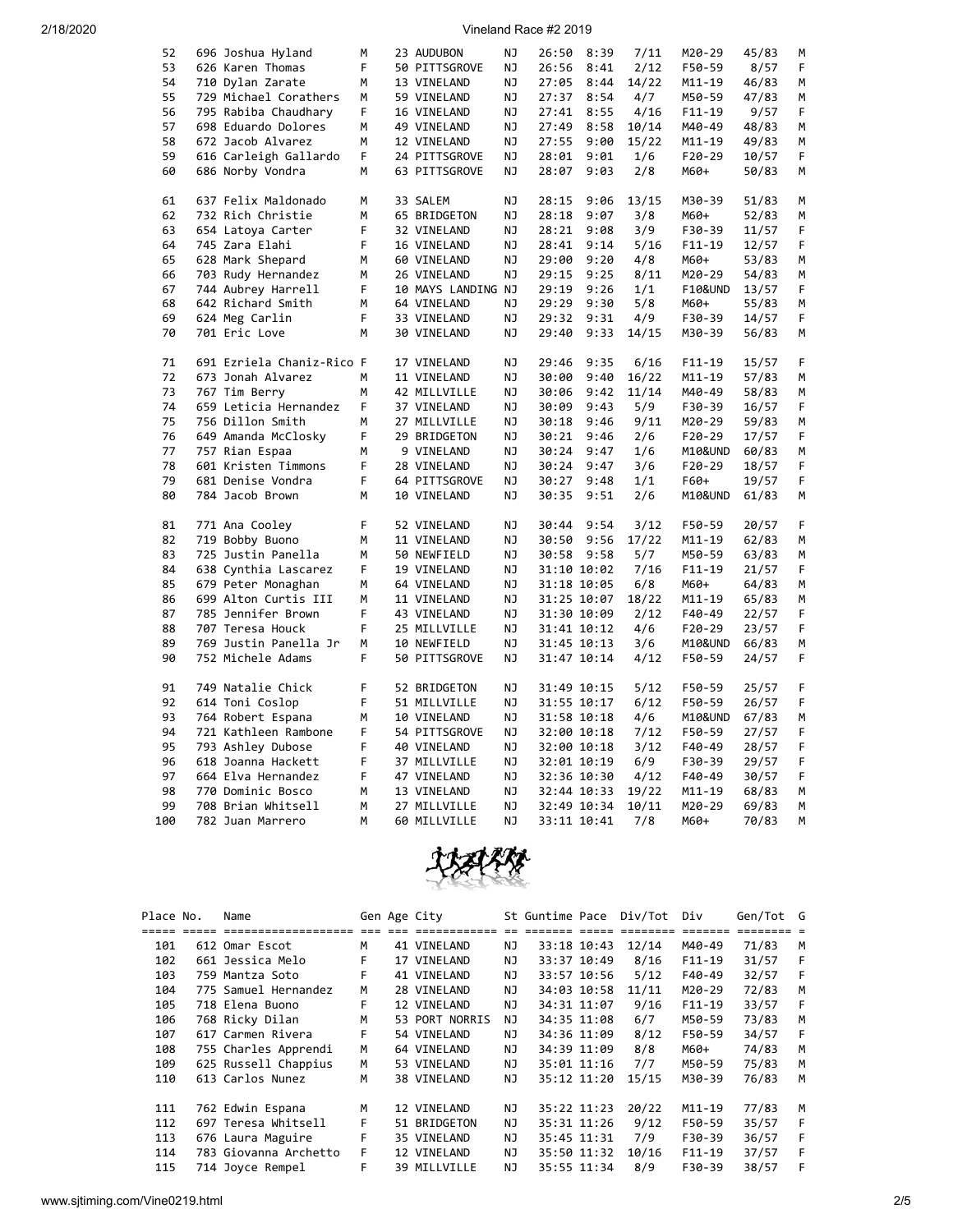2/18/2020 Vineland Race #2 2019

| 116 | 720 Holly Buono           | F  | 39 VINELAND            | ΝJ  |             | 35:57 11:35 | 9/9   | F30-39     | 39/57 | F |
|-----|---------------------------|----|------------------------|-----|-------------|-------------|-------|------------|-------|---|
| 117 | 627 Lizette Cortes        | F  | 50 MILLVILLE           | NJ  |             | 36:09 11:38 | 10/12 | F50-59     | 40/57 | F |
| 118 | 760 Jenny Espana          | F  | 13 VINELAND            | NJ  |             | 36:21 11:42 | 11/16 | $F11-19$   | 41/57 | F |
| 119 | 780 Leah Calderon         | F  | 11 VINELAND            | NJ  |             | 36:34 11:47 | 12/16 | $F11 - 19$ | 42/57 | F |
| 120 | 706 Nicole Troast         | F  | 49 NORTHFIELD          | NJ  |             | 36:55 11:53 | 6/12  | $F40-49$   | 43/57 | F |
|     |                           |    |                        |     |             |             |       |            |       |   |
| 121 | 772 Adam Jara             | M  | 12 VINELAND            | ΝJ  |             | 37:28 12:04 | 21/22 | $M11 - 19$ | 78/83 | M |
| 122 | 774 Steven Alicea         | M  | 41 VINELAND            | NJ. |             | 37:30 12:05 | 13/14 | M40-49     | 79/83 | M |
| 123 | 778 Lucas Tollindri       | M  | 7 VINELAND             | NJ  |             | 38:01 12:14 | 5/6   | M10&UND    | 80/83 | M |
| 124 | 731 Delia Lopez           | F  | 40 BRIDGETON           | NJ  |             | 38:02 12:15 | 7/12  | F40-49     | 44/57 | F |
| 125 | 779 Dan Tollinchi         | M  | 45 VINELAND            | NJ  |             | 38:05 12:16 | 14/14 | M40-49     | 81/83 | M |
| 126 | 641 Deidre Gratton        | F  | <b>40 FRANKLINVILL</b> | NJ  |             | 38:08 12:17 | 8/12  | $F40-49$   | 45/57 | F |
| 127 | 711 Amanda Grissman       | F  | 23 MILLVILLE           | ΝJ  |             | 38:32 12:24 | 5/6   | $F20-29$   | 46/57 | F |
| 128 | 685 Elizabeth Lascarez    | F  | 16 VINELAND            | NJ  |             | 38:55 12:32 | 13/16 | $F11-19$   | 47/57 | F |
| 129 | 717 Gabby Brown           | F  | 12 VINELAND            | NJ. |             | 39:06 12:35 | 14/16 | $F11 - 19$ | 48/57 | F |
| 130 | 781 Jasmin Calderon       | F  | 44 VINELAND            | NJ  |             | 39:12 12:37 | 9/12  | $F40-49$   | 49/57 | F |
|     |                           |    |                        |     |             |             |       |            |       |   |
| 131 | 607 Tara Webb             | F. | 47 VINELAND            | NJ. | 40:20 12:59 |             | 10/12 | F40-49     | 50/57 | F |
| 132 | 786 Juliana Ferus         | F  | 12 VINELAND            | NJ  | 40:48 13:08 |             | 15/16 | $F11 - 19$ | 51/57 | F |
| 133 | 777 Caleb Giron           | M  | 13 VINELAND            | NJ  | 42:56 13:49 |             | 22/22 | $M11 - 19$ | 82/83 | M |
| 134 | 602 Susan Harrell         | F  | 54 MONROEVILLE         | NJ  |             | 43:10 13:54 | 11/12 | F50-59     | 52/57 | F |
| 135 | 796 Noor Moosvi           | F  | 13 VINELAND            | NJ  | 43:57 14:09 |             | 16/16 | $F11 - 19$ | 53/57 | F |
| 136 | 794 Kynaat Moosvi         | F  | 20 VINELAND            | NJ  |             | 43:57 14:09 | 6/6   | $F20-29$   | 54/57 | F |
| 137 | 674 Jaccqueline Alvarez F |    | 43 VINELAND            | ΝJ  | 44:27 14:19 |             | 11/12 | $F40-49$   | 55/57 | F |
| 138 | 788 Christina Ferus       | F  | 41 VINELAND            | NJ  | 44:27 14:19 |             | 12/12 | F40-49     | 56/57 | F |
| 139 | 787 Daniel Ferus          | M  | 8 VINELAND             | NJ. | 44:32 14:20 |             | 6/6   | M10&UND    | 83/83 | M |
| 140 | 791 Laura Mitchell        | F  | 51 MILLVILLE           | NJ  | 45:11 14:33 |             | 12/12 | F50-59     | 57/57 | F |
|     |                           |    |                        |     |             |             |       |            |       |   |



# OVERALL WINNERS - 5K

TOP MALE FINISHERS

|               | Place O'All No. | Name                | Ag City      |     | St Guntime |
|---------------|-----------------|---------------------|--------------|-----|------------|
|               |                 |                     |              |     |            |
|               | 1               | 658 Nick Schwegel   | 17 MILLVILLE | NJ. | 18:13      |
| $\mathcal{P}$ | $\mathcal{P}$   | 682 Joshua Arocho   | 30 VINELAND  | NJ  | 19:19      |
| 3             | 3               | 687 Jason Hyland    | 21 AUDUBON   | ΝJ  | 19:48      |
| 4             | 4               | 694 Primit Patel    | 17 VINELAND  | NJ  | 19:55      |
| 5.            | 5.              | 723 Ahmad Graves-El | 44 VINELAND  | ΝJ  | 20:00      |

## TOP FEMALE FINISHER

|    | Place O'All No. | Name                   | Ag City           |     | St Guntime |
|----|-----------------|------------------------|-------------------|-----|------------|
|    |                 |                        |                   |     |            |
|    | $\mathbf{1}$    | 16 652 Lindsay Melon   | 36 MONROEVILLE NJ |     | 22:01      |
|    | $2 \t23$        | 684 Shyann Phelps      | 19 BRIDGETON      | NJ. | 22:36      |
| 3  |                 | 24 709 Kimberly Zarate | 17 VINELAND       | NJ. | 22:51      |
| 4  | 38.             | 792 Flor Mendez        | 39 VINELAND       | NJ. | 25:14      |
| 5. | 42              | 621 Gwen Stark         | 54 EHT            | N J | 25:44      |



## 5K AGE-GROUP RESULTS

MALE AGE GROUP: 1 - 10 (3 WINNERS)

|               | Place O'All No. | Name                  | Age City    |     | St Guntime |
|---------------|-----------------|-----------------------|-------------|-----|------------|
|               |                 |                       |             |     |            |
|               |                 | 1 77 757 Rian Espaa   | 9 VINELAND  | NJ. | 30:24      |
| $\mathcal{P}$ | 80              | 784 Jacob Brown       | 10 VINELAND | NJ. | 30:35      |
| 3             | 89              | 769 Justin Panella Jr | 10 NEWFIELD | NJ. | 31:45      |
| 4             | 93              | 764 Robert Espana     | 10 VINELAND | ΝJ  | 31:58      |
| 5.            | 123             | 778 Lucas Tollindri   | 7 VTNFI AND | ΝJ  | 38:01      |

FEMALE AGE GROUP: 1 - 10 (3 WINNERS)

Place O'All No. Name Mage City St Guntime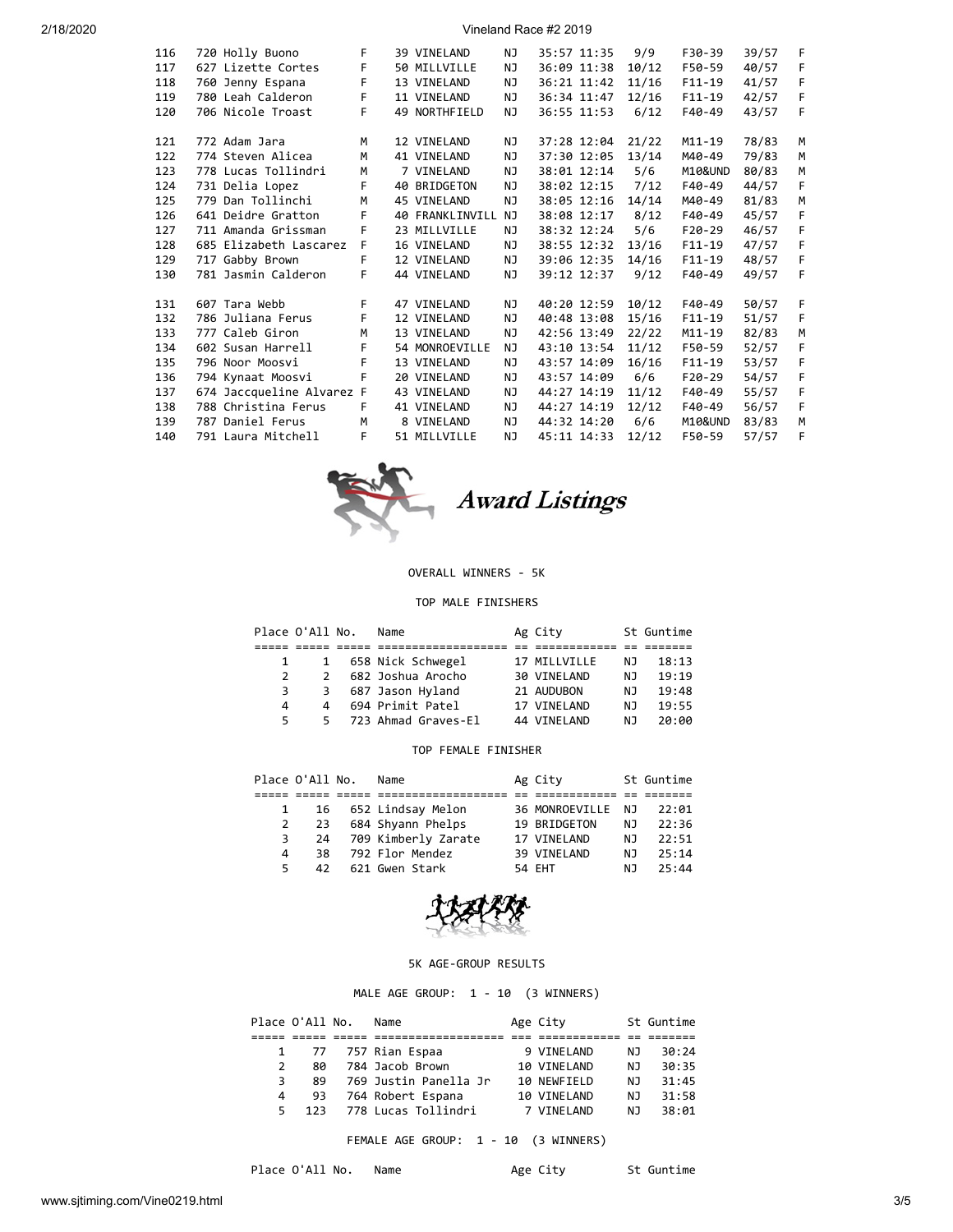| 2/18/2020 |                |                 |                      |                                                                                 | Vineland Race #2 2019        |          |                |
|-----------|----------------|-----------------|----------------------|---------------------------------------------------------------------------------|------------------------------|----------|----------------|
|           | 1              | 67              |                      | 744 Aubrey Harrell                                                              | 10 MAYS LANDING NJ           |          | 29:19          |
|           |                |                 |                      | MALE AGE GROUP: 11 - 19 (3 WINNERS)                                             |                              |          |                |
|           |                | Place O'All No. |                      | Name                                                                            | Age City                     |          | St Guntime     |
|           | 1              |                 |                      | 4 694 Primit Patel                                                              | 17 VINELAND                  | NJ       | 19:55          |
|           | $\overline{2}$ |                 |                      | 6   662 Mekhi Troxler-Corte  19 VINELAND                                        |                              | NJ       | 20:26          |
|           | 3              |                 |                      | 7   655 Damien Grooms                                                           | 18 BRIDGETON                 | NJ       | 20:35          |
|           | 4              | 10              |                      | 671 Xavyon Rosa                                                                 | 17 VINELAND                  | NJ       | 20:51          |
|           | 5              | 20              |                      | 656 Matthew Neri                                                                | 15 VINELAND                  | NJ       | 22:29          |
|           |                |                 |                      | FEMALE AGE GROUP: 11 - 19 (3 WINNERS)                                           |                              |          |                |
|           |                | Place O'All No. |                      | Name                                                                            | Age City                     |          | St Guntime     |
|           |                |                 |                      |                                                                                 |                              |          |                |
|           | 1              | 48              |                      | 650 Brooke Joslin                                                               | 13 MILLVILLE                 | ΝJ       | 26:28          |
|           | $\mathbf{2}$   |                 |                      | 56 795 Rabiba Chaudhary 16 VINELAND                                             |                              | NJ       | 27:41          |
|           | 3              |                 |                      | 64 745 Zara Elahi                                                               | 16 VINELAND                  | NJ       | 28:41          |
|           | 4              | 71              |                      | 691 Ezriela Chaniz-Rico 17 VINELAND                                             |                              | NJ 1     | 29:46          |
|           | 5              | 84              |                      | 638 Cynthia Lascarez                                                            | 19 VINELAND                  | NJ       | 31:10          |
|           |                |                 |                      | MALE AGE GROUP: 20 - 29 (3 WINNERS)                                             |                              |          |                |
|           |                | Place O'All No. |                      | Name                                                                            | Age City                     |          | St Guntime     |
|           | 1              | 8               |                      | 631 Estevan Barreras                                                            | 29 MILLVILLE                 | ΝJ       | 20:36          |
|           | $\overline{2}$ |                 |                      | 14 692 Josue Dolores                                                            | 21 VINELAND                  | NJ       | 21:52          |
|           | 3              |                 |                      | 15 797 Felix Torres                                                             | 20 VINELAND                  | NJ       | 21:54          |
|           | 4              | 18              |                      | 716 Ariano Ramos                                                                | 25 MILLVILLE                 | NJ       | 22:13          |
|           | 5              | 19              |                      | 603 Jaime Roman                                                                 | 23 VINELAND                  | NJ       | 22:14          |
|           |                |                 |                      | FEMALE AGE GROUP: 20 - 29 (3 WINNERS)                                           |                              |          |                |
|           |                | Place O'All No. |                      | Name                                                                            | Age City                     |          | St Guntime     |
|           |                |                 |                      |                                                                                 |                              |          |                |
|           | 1              | 59              |                      | 616 Carleigh Gallardo 24 PITTSGROVE                                             |                              | NJ       | 28:01          |
|           | $\overline{2}$ |                 |                      | 76   649 Amanda McClosky                                                        | 29 BRIDGETON                 | NJ       | 30:21          |
|           | 3              | 78              |                      | 601 Kristen Timmons                                                             | 28 VINELAND                  | NJ       | 30:24          |
|           | 4<br>5         | 88<br>127       |                      | 707 Teresa Houck<br>711 Amanda Grissman                                         | 25 MILLVILLE<br>23 MILLVILLE | NJ<br>NJ | 31:41<br>38:32 |
|           |                |                 |                      | MALE AGE GROUP: 30 - 39 (3 WINNERS)                                             |                              |          |                |
|           |                |                 | Place O'All No. Name |                                                                                 | Age City                     |          | St Guntime     |
|           |                |                 |                      |                                                                                 |                              |          |                |
|           | 1              | 9               |                      | 715 John Davis                                                                  | 37 EGG HARBOR                | NJ       | 20:50          |
|           | $\overline{2}$ | 17              |                      | 690 Ricardo Arocho                                                              | 30 IRVINE                    | CA       | 22:04          |
|           | 3              | 25              |                      | 733 Bobby Kobylinski     31 BRIDGETON<br>712 Kenneth Torres         38 MINOTOLA |                              | NJ       | 22:53          |
|           | 4              | 28              |                      | 712 Kenneth Torres                                                              | 38 MINOTOLA                  | NJ       | 23:27          |
|           | 5              | 30              |                      | 763 Dimitri Unknown                                                             | 30 VINELAND                  | NJ       | 23:41          |
|           |                |                 |                      | FEMALE AGE GROUP: 30 - 39 (3 WINNERS)                                           |                              |          |                |
|           |                | Place O'All No. |                      | Name                                                                            | Age City                     |          | St Guntime     |
|           | $\mathbf{1}$   |                 |                      | 38 792 Flor Mendez                                                              | 39 VINELAND                  | NJ       | 25:14          |
|           | $\overline{2}$ |                 |                      | 63 654 Latoya Carter 32 VINELAND                                                |                              | NJ       | 28:21          |
|           | 3              | 69              |                      | 624 Meg Carlin                                                                  | 33 VINELAND                  | NJ       | 29:32          |
|           | 4              | 74              |                      | 659 Leticia Hernandez                                                           | 37 VINELAND                  | NJ       | 30:09          |
|           | 5              | 96              |                      | 618 Joanna Hackett                                                              | 37 MILLVILLE                 | ΝJ       | 32:01          |
|           |                |                 |                      | MALE AGE GROUP: 40 - 49 (3 WINNERS)                                             |                              |          |                |
|           |                | Place O'All No. |                      | Name                                                                            | Age City                     |          | St Guntime     |
|           |                |                 |                      |                                                                                 |                              |          |                |
|           | 1              |                 |                      | 5 723 Ahmad Graves-El 44 VINELAND                                               |                              | NJ       | 20:00          |
|           | $\overline{2}$ | 12              |                      | 743 Jason Harrell                                                               | 45 MAYS LANDING NJ           |          | 21:09          |
|           | 3              | 13              |                      | 677 Marc Maguire<br>773 Argeo Ochoa 48 NEWFIELD                                 | 40 VINELAND                  | NJ       | 21:23          |
|           | 4<br>5         | 22<br>29        |                      | 737 Patrick Shropshire 43 MILLVILLE                                             |                              | ΝJ       | 22:32          |
|           |                |                 |                      |                                                                                 |                              | ΝJ       | 23:27          |

FEMALE AGE GROUP: 40 - 49 (3 WINNERS)

| <b>IACA</b>    | ΔI<br>U.       | No.            | Name                                                    | Δσρ          |                                |            | .                  |
|----------------|----------------|----------------|---------------------------------------------------------|--------------|--------------------------------|------------|--------------------|
| _____<br>----- | _____<br>_____ | _____<br>_____ | _________________<br>---<br>------------------<br>$- -$ | $- -$<br>___ | _____________<br>_____________ | $ -$<br>-- | _______<br>_______ |